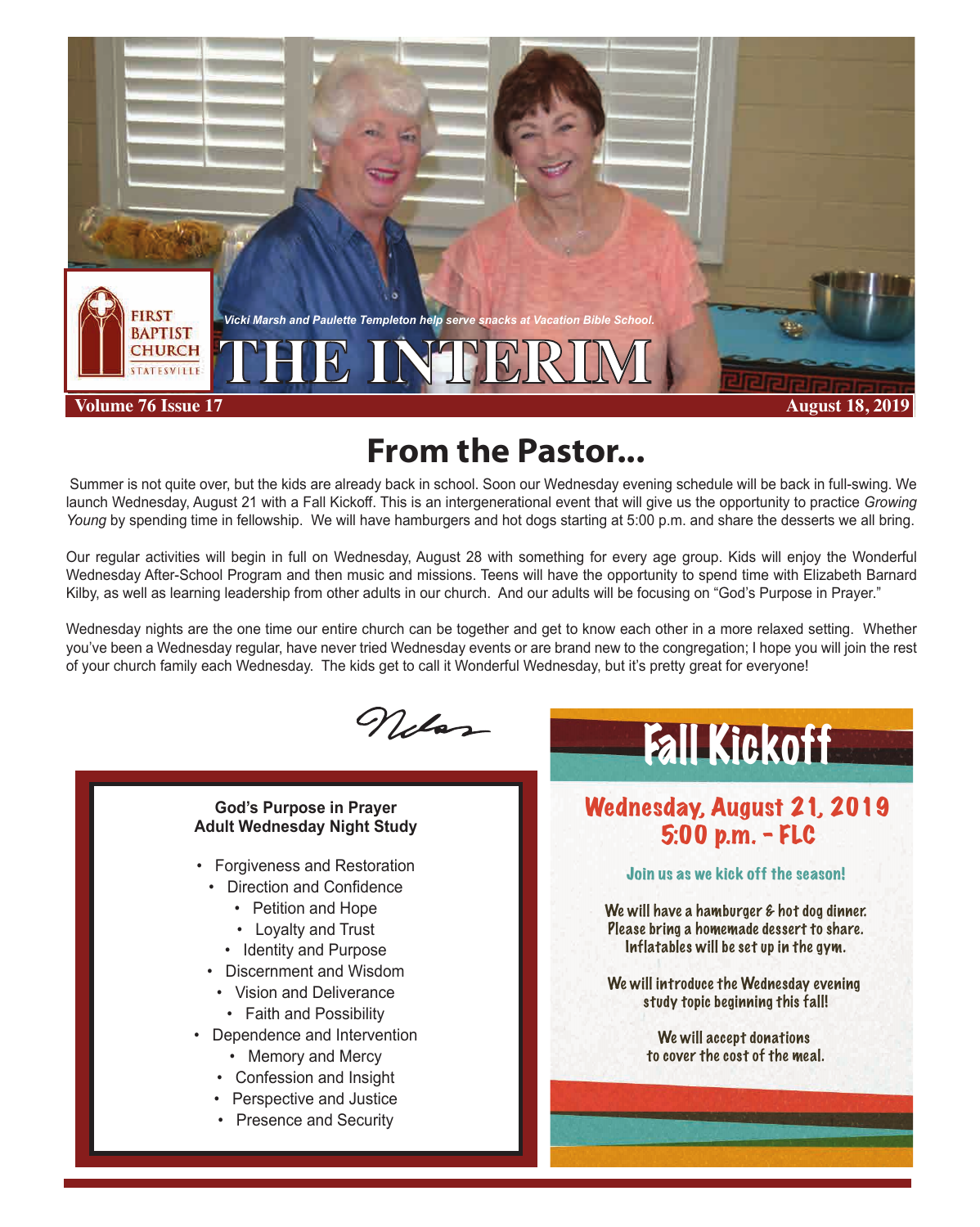**Sunday, August 18** 9:00 a.m. Vacation Bible School **Monday, August 19** 9:00 a.m. Sunday School for all ages 10:00 a.m. Worship in Sanctuary 5:00 p.m. Venture Students **Monday, August 19** 9:00 a.m. Prayer in Sanctuary **Tuesday, August 20** 10:15 a.m. Sewing Group **Wednesday, August 21** 5:00 p.m. Fall Kickoff - FLC 7:00 p.m. Choir Practice **Thursday, August 22** 1:00 p.m. Clothes Closet **Sunday, August 25** 9:00 a.m. Sunday School for all ages 10:00 a.m. Worship in Sanctuary 5:00 p.m. Venture Students **Monday, August 26** 9:00 a.m. Prayer in Sanctuary **Tuesday, August 27** 10:15 a.m. Sewing Group **Wednesday, August 28** 2:30 p.m. Wonderful Wednesdays After-School Program 5:00 p.m. Fall Kickoff - FLC 7:00 p.m. Choir Practice **Thursday, August 29** 1:00 p.m. Clothes Closet

## **Schedule FLC Activities Schedule**

9:00 a.m. Pickleball 11:45 a.m. Linedancers 6:00 p.m. Pickleball **Tuesday, August 20** 7:00 p.m. Men's Basketball **Wednesday, August 21** 8:00 a.m. Pickleball 5:00 p.m. Fall Kickoff **Thursday, August 22** 1:00 p.m. Clothes Closet 7:00 p.m. Senior Men's Basketball **Friday, August 23** 11:45 a.m. Linedancers **Monday, August 26** 9:00 a.m. Pickleball 11:45 a.m. Linedancers 6:00 p.m. Pickleball **Tuesday, August 27** 7:00 p.m. Men's Basketball **Wednesday, August 28** 8:00 a.m. Pickleball **Thursday, August 29** 9:00 a.m. Pickleball 1:00 p.m. Clothes Closet 7:00 p.m. Senior Men's Basketball **Friday, August 29** 11:45 a.m. Linedancers

## **Financial Statistics Spiritual Statistics**

|                        | August    | Year-to-Date<br>808.400.00 | <b>Weeks of August 4 &amp; 11, 2019</b>                                |     |      |
|------------------------|-----------|----------------------------|------------------------------------------------------------------------|-----|------|
| Giving Goal            | 80.840.00 |                            |                                                                        | 8/4 | 8/11 |
| <b>Budget Receipts</b> | 30.147.00 | 713.740.00                 | Church in Bible Study 134. 114                                         |     |      |
| Needed to Meet Goals   | 50.693.00 | 94.660.00                  |                                                                        |     |      |
| Alms                   | 275.00    | 5.745.00                   |                                                                        |     |      |
| Designated             | 528.00    | 156.911.00                 | والإستروبيلة وعبر ومبرئس ووابير ببرئول واستوسوالا ونابله أأوروك بروم ا |     |      |

## **Church Staff Directory**

OFFICE HOURS: 9:00 AM - 5:00 PM Mon - Thur, 9:00 AM - 1:00 PM Fri Tel: 704-873-7231 **THE INTERIM (USPS 581-800)** Published Every Two Weeks

by First Baptist Church, 815 Davie Avenue, Periodicals postage paid at Statesville, NC 28677

POSTMASTER: send address changes to: THE INTERIM First Baptist Church, 815 Davie Ave., Statesville, NC 28677-5310

## **Weeks of August 4 & 11, 2019**

|                                | R/A | 8/11 |
|--------------------------------|-----|------|
| Church in Bible Study 134. 114 |     |      |
|                                |     |      |

## I can do all this through him who gives me strength. Philippians 4:13

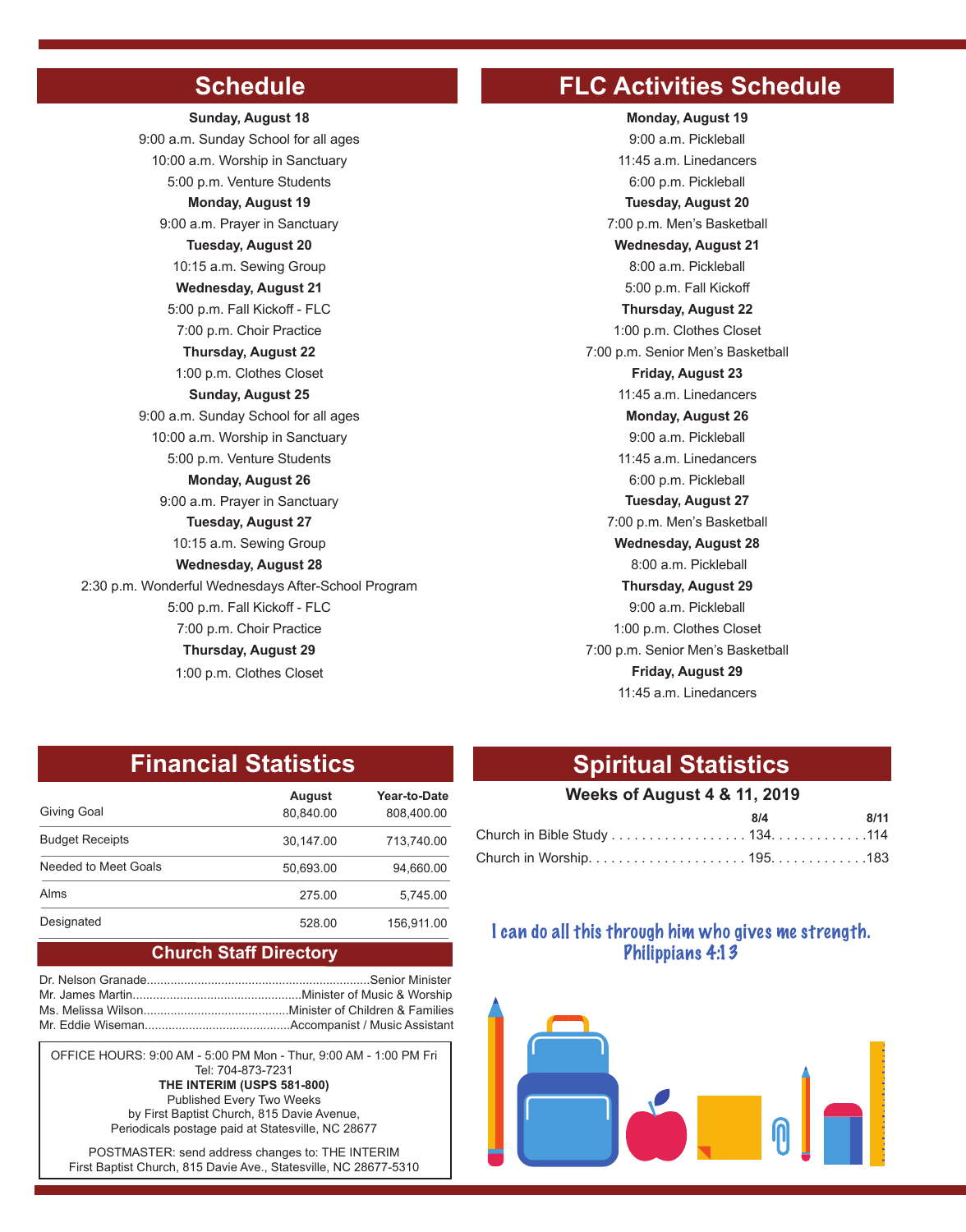## **Two Thousand Years Plus or Minus**

That is as old as Christianity itself! Wow! That is the estimated combined age of our Homebound Membership.

These are people who have helped build this church into the beautiful place and powerful force for God that it is. They have sponsored missionaries, financially supported this church, taught in our preschool and nurseries, ushered, sung in the choir and on and on.

They were school teachers, business owners, crafts people, hospital administrators, etc. The knowledge that they have collectively equals the wealth of a great library; yet they are generally out of sight and out of mind. Oh no, we don't mean for that to be the case, but we get so busy with our own lives, our children and grandchildren that we frequently forget.

Not only do we have those homebound BUT we have Guardian Angels also. They are the people that visit our Homebound Members - those who can no longer be as active as they were for many years. These Guardian Angels visit monthly (sometimes even more) and take the literature that the church supplies which also includes Bible study material. Sometimes they may take food, flowers or some other small gift that these folks cherish. They try to help them be in touch with the church.

Our homebound also need prayers from other members. One never gets prayed for too much. Would you adopt one and pray for them this week? This would mean so much to them and I think that you would benefit from it also. While you are praying, please pray for the Guardian Angels also. They give of their time and caring love to assist these wonderful members. We also send the Interim and literature to those who have had to relocate to be close to family. They have only moved in body but their spirit will always be with us. Cards are signed at Wednesday night prayer meeting and are sent to them on a rotating basis.

The following is a list of those wonderful folks. Please look it over and decide who you will occasionally contact through cards, letters, phone calls and/or visits. Your prayers are the very most important thing.

> Nedra Broyhill Irene Blackburn Charlie Boggs Ruth Bondurant Marceline Duncan Betty Grant Mary Hayes

Joan Hopkins Lois James Jerry & Karen Livingston Phil & Jerry Mills Nancy Milstead Bill & Jeanie Murdock

Arnold & Mary Nunnery Genoa Taylor Louise Taylor Ovaline Watts Vera Webster Burwell Whittenton Ken & Ellen White

Present Guardian Angels: Elizabeth Benfield, Caroline Bentley, Jerry Campbell, Phil & Jean Crowder, Kaye & Don Daniel, Lynn & Dennis Deal, Nancy Garland, Carol Heckel, & Charles Guy.

## **Five Prayers to Start Your Day**

My friend David Butts shared the following prayer prompts with me (and I added to them).

- 1. Fix Your Eyes on Jesus. First, spend time in worship. This may require getting up earlier.
- 2. Cultivate Gratefulness. Resist the urge to begin with your "list", rather thank God as you take time to think back over all He's done for you.
- 3. Dwell with the Lord. Choose a verse (there are many in the Psalms) that brings you close to God and stay there a while. This brings intimacy with God.
- 4. Draw Near. James 4:8 says, "Come near to God and He will come near to you". (You can't talk face to face with someone who is far away.)
- 5. Put on your armor. The world into which you will soon step is hostile. The devil is waiting for you. When you put on God's armor (Eph. 6:10-18) the devil will be no match for you.
- 6. Now for your list…if you can remember it!

His servant and your friend Ginny Stikeleather